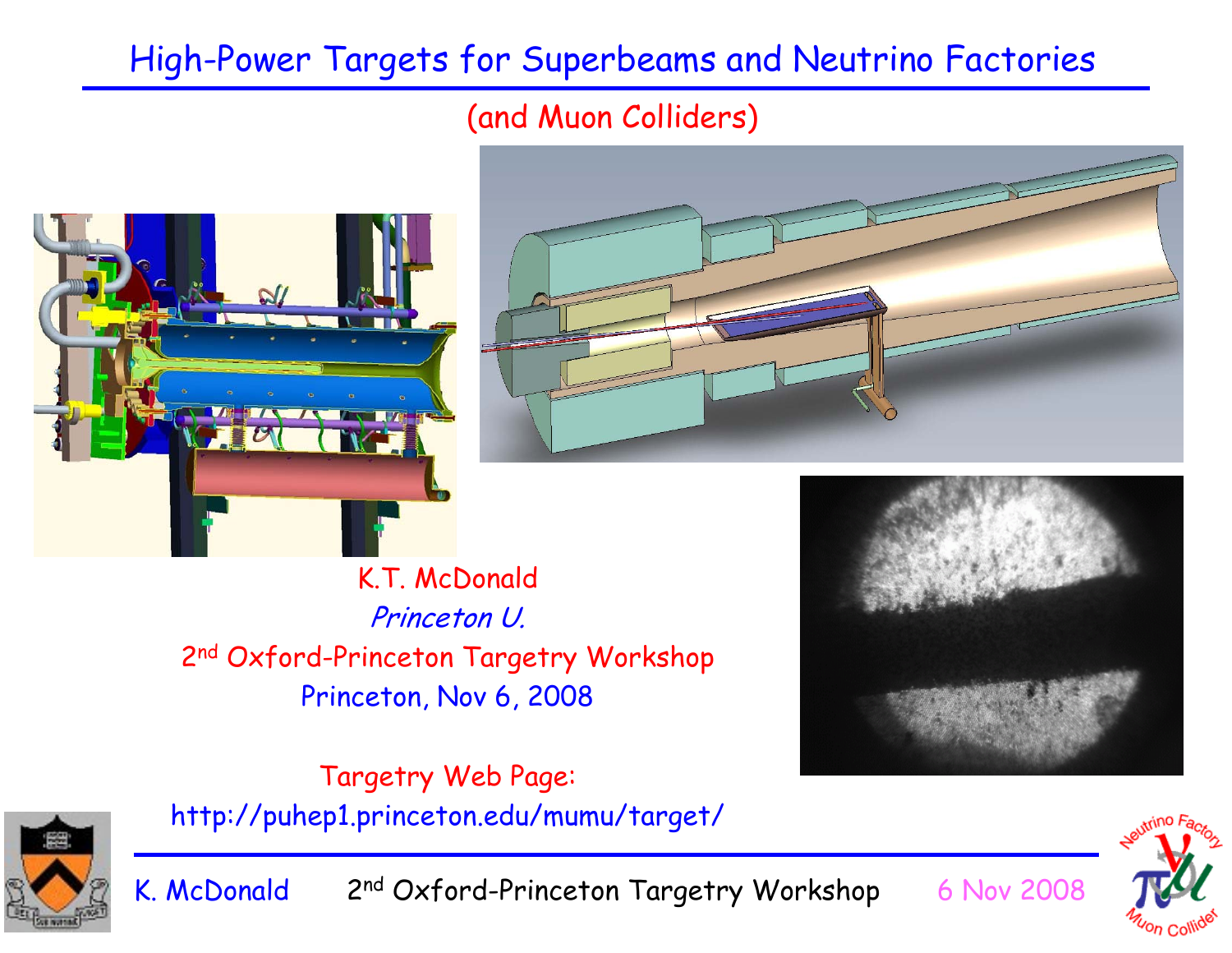#### The Context

• Physics: Nature presents us with the opportunity to explore the richness of the mixing of massive neutrinos using neutrino beams: Mass hierarchy,  $sin^2\theta_{13}$ , CP violation.

#### • Neutrino Beams:

- Superbeam neutrinos from  $\ \pi^\pm\to\mu^\pm\nu_{\shortparallel}(\overline{\nu}_{\shortparallel})\qquad$  (Pions from  $pA\to\pi^\pm X.$  )  $\pi^{\pm} \to \mu^{\pm} \nu_{\mu}(\overline{\nu}_{\mu})$  (Pions from  $pA \to \pi^{\pm} X$ .
- Factory neutrinos from  $\ \mu^{\pm} \to e^{\pm} \overline V_{\mu} V_{e} (V_{\mu} \overline V_{e}) \qquad$  (Muons from  $\pi^{\pm} \to \mu^{\pm} \nu_{\mu} (\overline V_{\mu}).$  )  $\mu^\pm \to e^\pm \overline{\nu}_\mu \overline{\nu}_e (\overline{\nu}_\mu \overline{\nu_e})$  (Muons from  $\pi^\pm \to \mu^\pm \overline{\nu}_\mu (\overline{\nu}_\mu).$
- β-beam neutrinos from  $^6{\rm He} \to {}^6{\rm Li}~{\rm e}^-$ ν $_{\rm e}$  ,  $~^{18}{\rm Ne} \to {}^{18}{\rm F}~{\rm e}^+$ ν $_{\rm e}$  (not discussed here).

• Detectors: Cheapest large detectors are calorimeters with no magnetic field.

- $\Rightarrow$  Cheapest to study  ${\rm v}_{\mu} \rightarrow {\rm v}_{\rm e}$  oscillations with a sign-selected source.
- $\Rightarrow$  Long time to study both neutrino and antineutrino oscillations.

Alternatives to permit simultaneous studies of neutrinos and antineutrinos:

- Magnetized iron calorimeter with Neutrino Factory ( $\mu^{\scriptscriptstyle\pm}$  only).
- Magnetized liquid argon detector with Superbeam and/or Neutrino Factory. (Only magnetized fine-grain detector {LAr, TASD, ...] can distinguish  $e^{\pm}$ .) (Neutrino Factory needs magnetized detector even if sign-selected beam.)



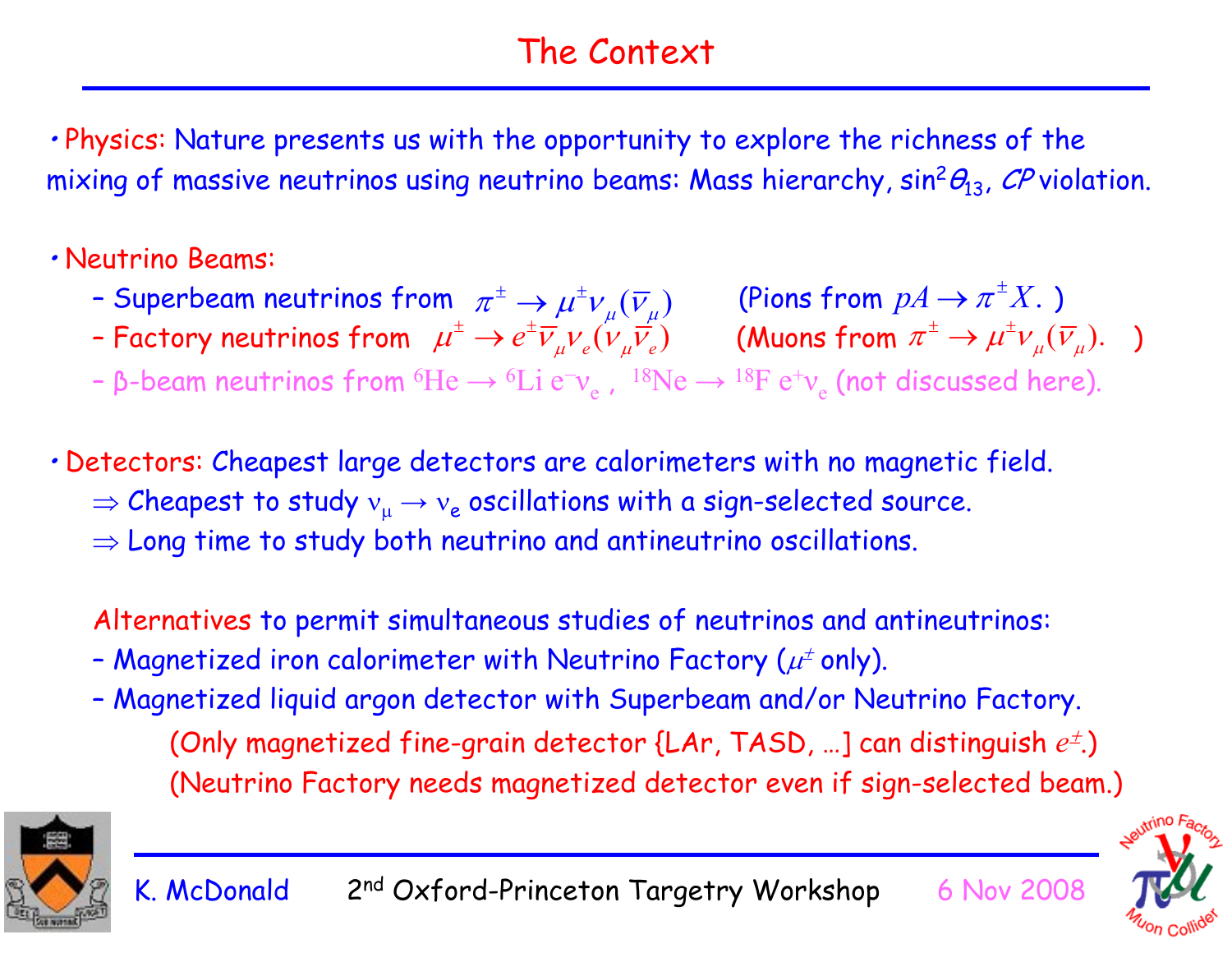#### Targetry

The exciting results from atmospheric, solar and reactor neutrino programs (Super-K, SNO, Borexino, KamLAND, …) reinforce the opportunity for neutrino physics with intense accelerator neutrino beams, where targetry is a major challenge.

Targetry = the task of producing and capturing  $\pi$ 's and  $\mu$ 's from proton interactions with a nuclear target.

At a muon collider the key parameter is luminosity:  $\mathscr{L} = \frac{\mathscr{L} \vee \mathscr{L} \vee \mathscr{L} \vee \mathscr{L} \vee \mathscr{L} \vee \mathscr{L} \vee \mathscr{L} \vee \mathscr{L} \vee \mathscr{L} \vee \mathscr{L} \vee \mathscr{L} \vee \mathscr{L} \vee \mathscr{L} \vee \mathscr{L} \vee \mathscr{L} \vee \mathscr{L} \vee \mathscr{L} \vee \mathscr{L}$  $\mathcal{L} = \frac{N_1 N_2 f}{A} s^{-1} \text{cm}^{-2},$ 

 $\Rightarrow$  Gain as square of source strength (targetry) [but small beam area (cooling) is also critical].

At a neutrino superbeam and a neutrino factory the key parameter is neutrino flux,

 $\Rightarrow$  Source strength (targetry) is of pre-eminent concern.

[Beam cooling important mainly to be sure the beam fits in the pipe.]



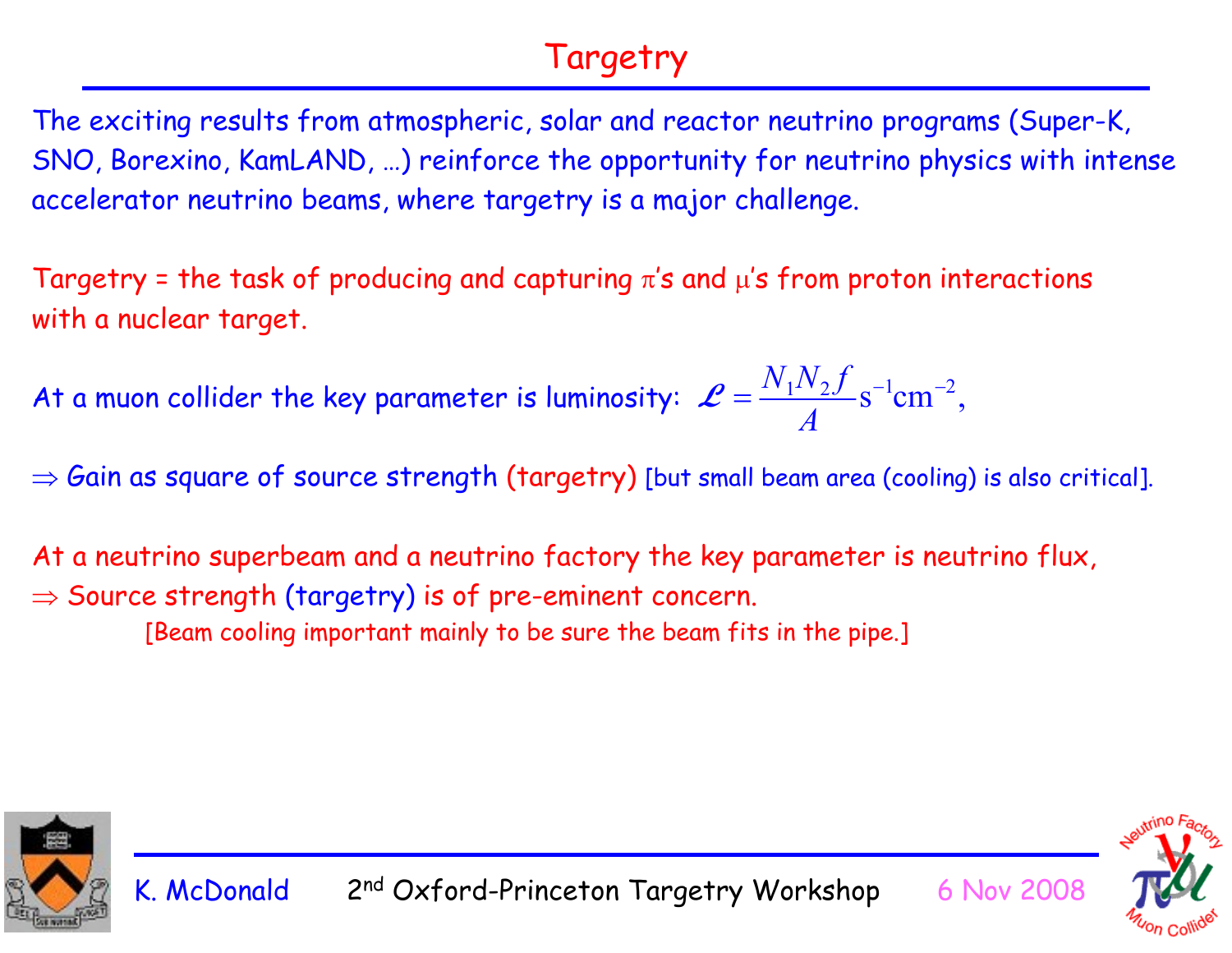#### The Target is Pivotal between a Proton Driver and  $v$  or  $\mu$  Beams





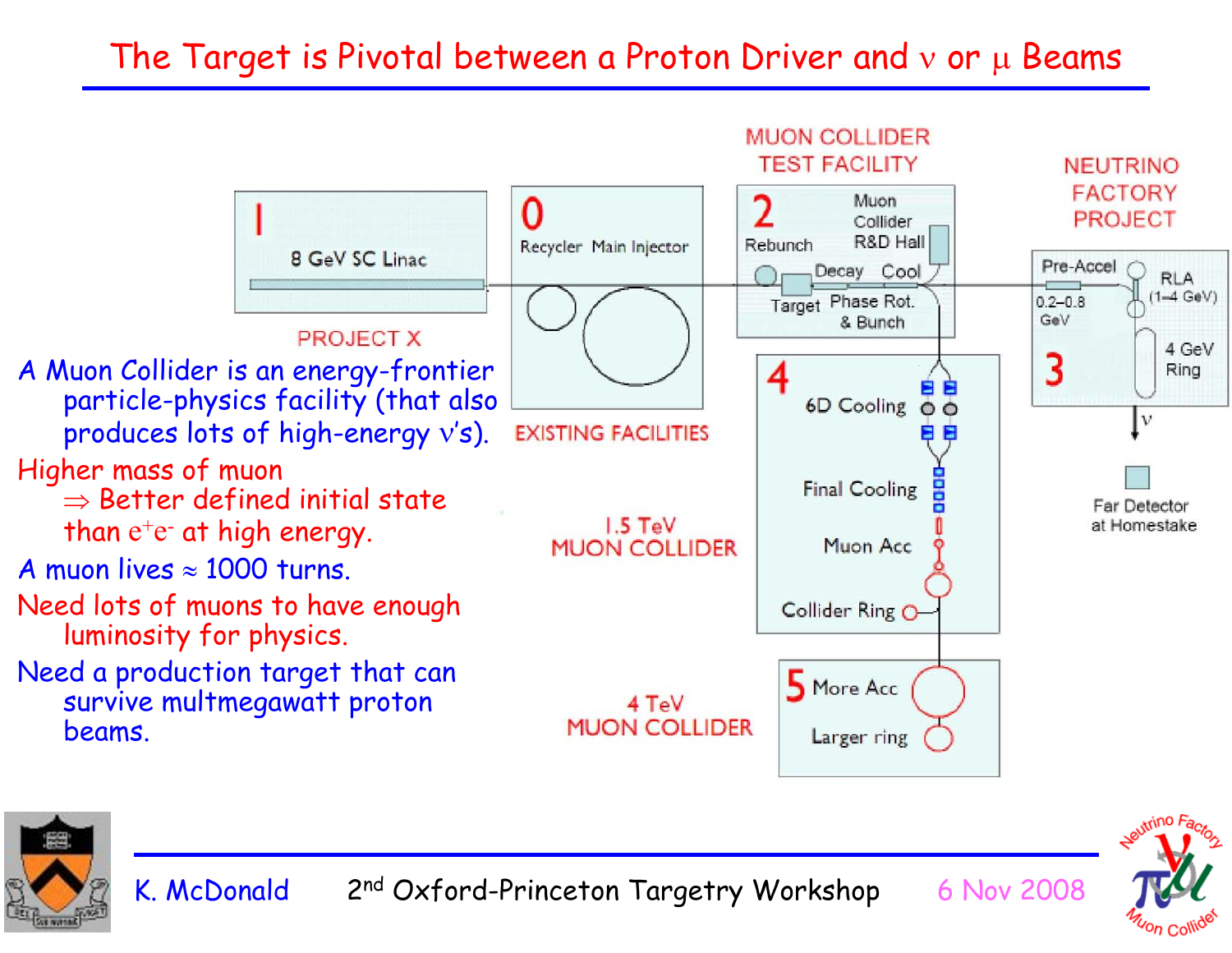#### High-Power Targets Essential for Many Future Facilities

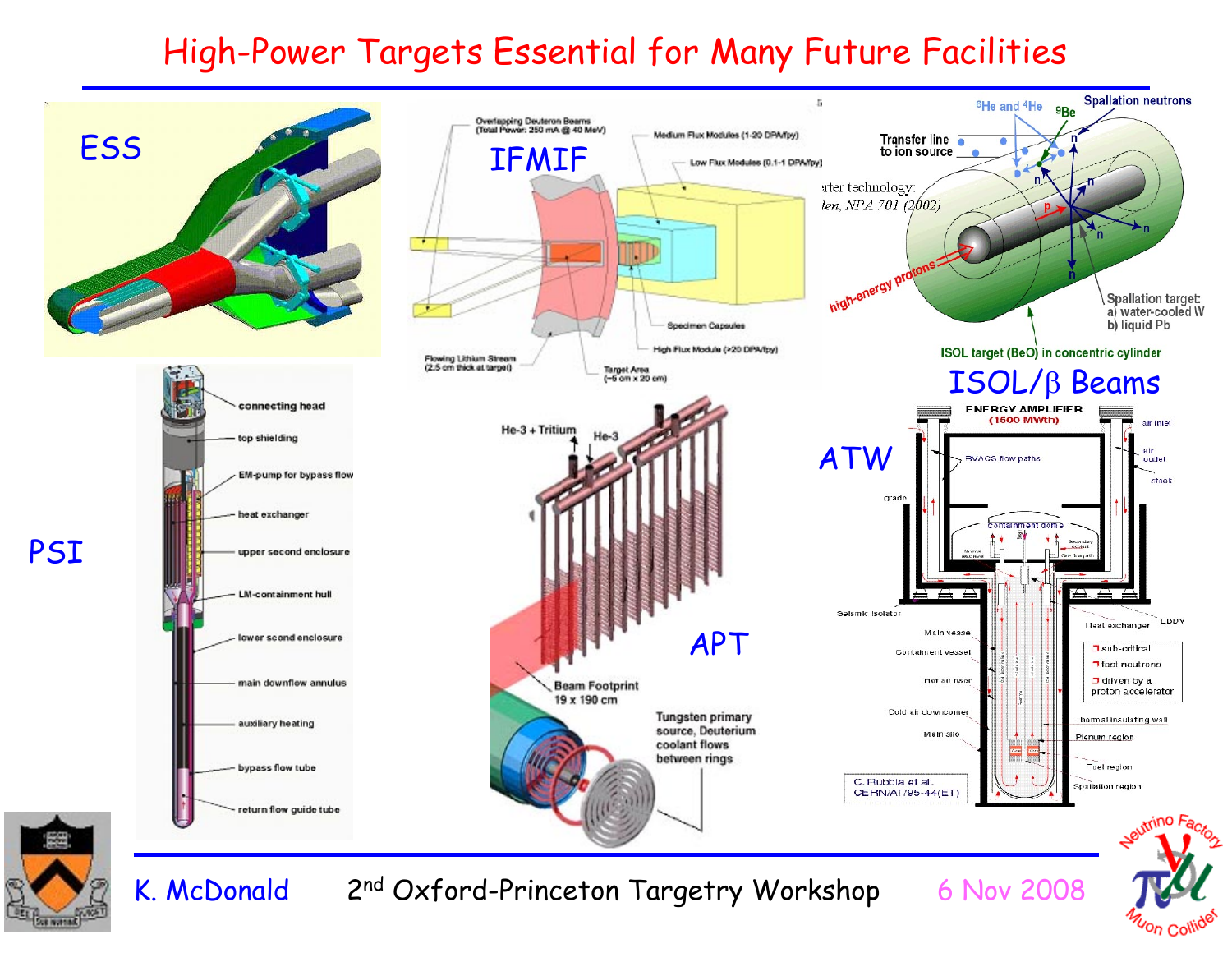### 2-4 MW Proton Beams

- 10-50 GeV beam energy appropriate for Superbeams, Neutrino Factories and Muon Colliders.  $\Rightarrow$  0.8-2.5  $\times$  10<sup>15</sup>  $p$ ps; 0.8-2.5  $\times$  10<sup>22</sup> protons per year of 10<sup>7</sup> s.
- Rep rate 15-50 Hz at Neutrino Factory/Muon Collider, as low as  $\approx$  2 Hz for Superbeam.  $\Rightarrow$  Protons per pulse from 1.6  $\times$  10 $^{13}$  to 1.25  $\times$  10 $^{15}$ .
	- $\Rightarrow$  Energy per pulse from 80 kJ to 2 MJ.
- Small beam size preferred:
	- $\approx$  0.1 cm $^2$  for Neutrino Factory/Muon Collider,  $\approx$  0.2 cm $^2$  for Superbeam.
- $\bm{\cdot}$  Pulse width  $\approx 1$  μs OK for Superbeam, but  $\approx 1$  ns desired for Neutrino Factory/Muon Collider.
- $\Rightarrow$  Severe materials issues for target AND beam dump.
	- Radiation Damage.
	- Melting.
	- Cracking (due to single-pulse "thermal shock").
- MW energy dissipation requires liquid coolant somewhere in system!



 $\Rightarrow$  No such thing as "solid target only option" at this power level.

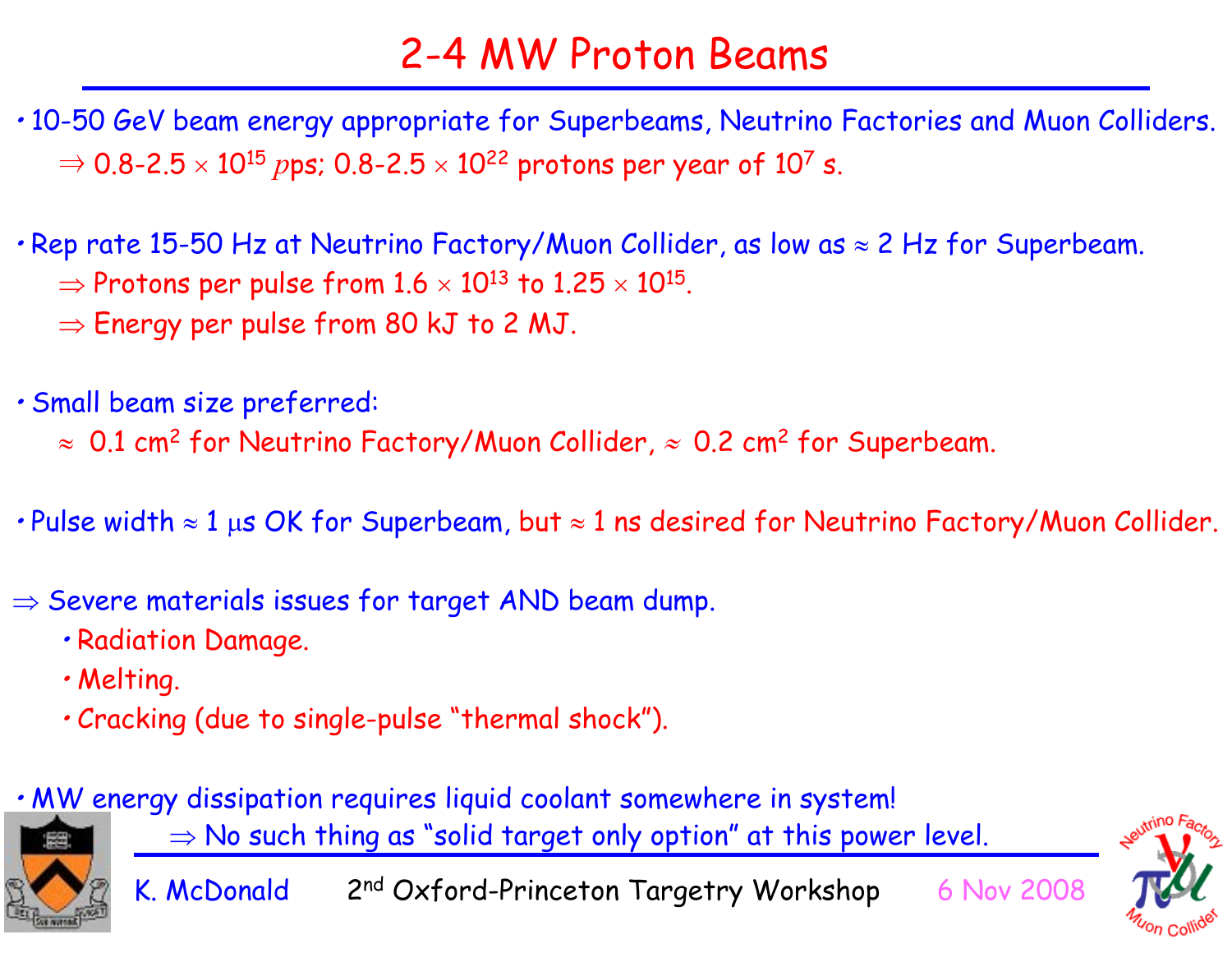### Radiation Damage

The lifetime dose against radiation damage (embrittlement, cracking, ....) by protons for most solids is about 1022/cm2.

- $\Rightarrow$  Target lifetime of about 5-14 days at a 4-MW Neutrino Factory  $\,$ (and 9-28 days at a 2-MW Superbeam).
- ⇒ Mitigate by frequent target changes, moving target, liquid target, ... [Mitigated in some materials by annealing/operation at elevated temperature.]



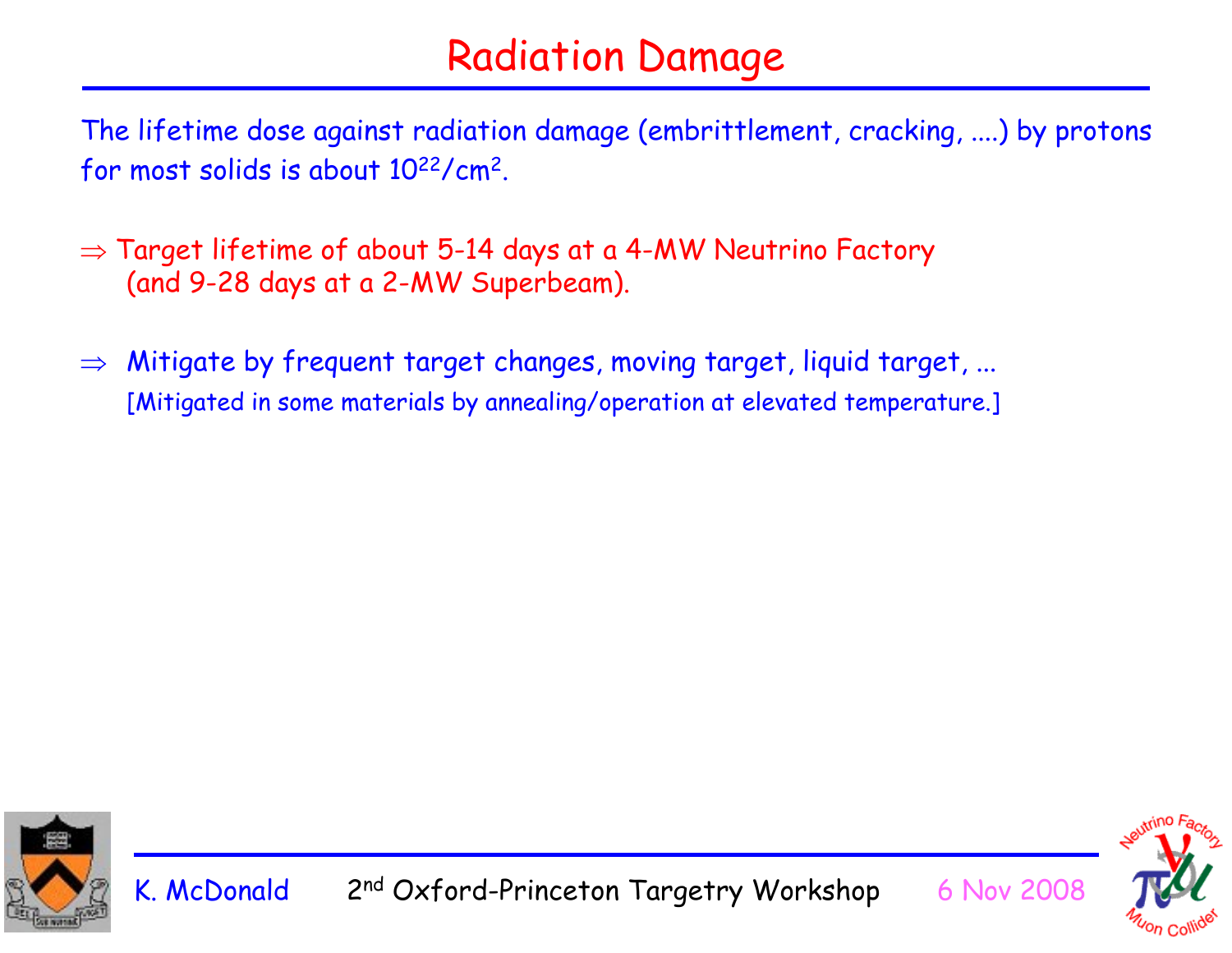#### Remember the Beam Dump

Target of 2 interaction lengths  $\Rightarrow$  1/7 of beam is passed on to the beam dump.  $\Rightarrow$  Energy deposited in dump by primary protons is same as in target.

Long distance from target to dump at a Superbeam,

- $\Rightarrow$  Beam is much less focused at the dump than at the target,
- $\Rightarrow$  Radiation damage to the dump not a critical issue (Superbeam).

Short distance from target to dump at a Neutrino Factory/Muon Collider,

- $\Rightarrow$  Beam still tightly focused at the dump,
- $\Rightarrow$  Frequent changes of the beam dump, or a moving dump, or a liquid dump.

A liquid beam dump is the most plausible option for a Neutrino Factory, independent of the choice of target. (This is so even for a 1-MW Neutrino Factory.)

The proton beam should be tilted with respect to the axis of the capture system at a Neutrino Factory, so that the beam dump does not absorb the captured  $\pi$ 's and  $\mu$ 's.



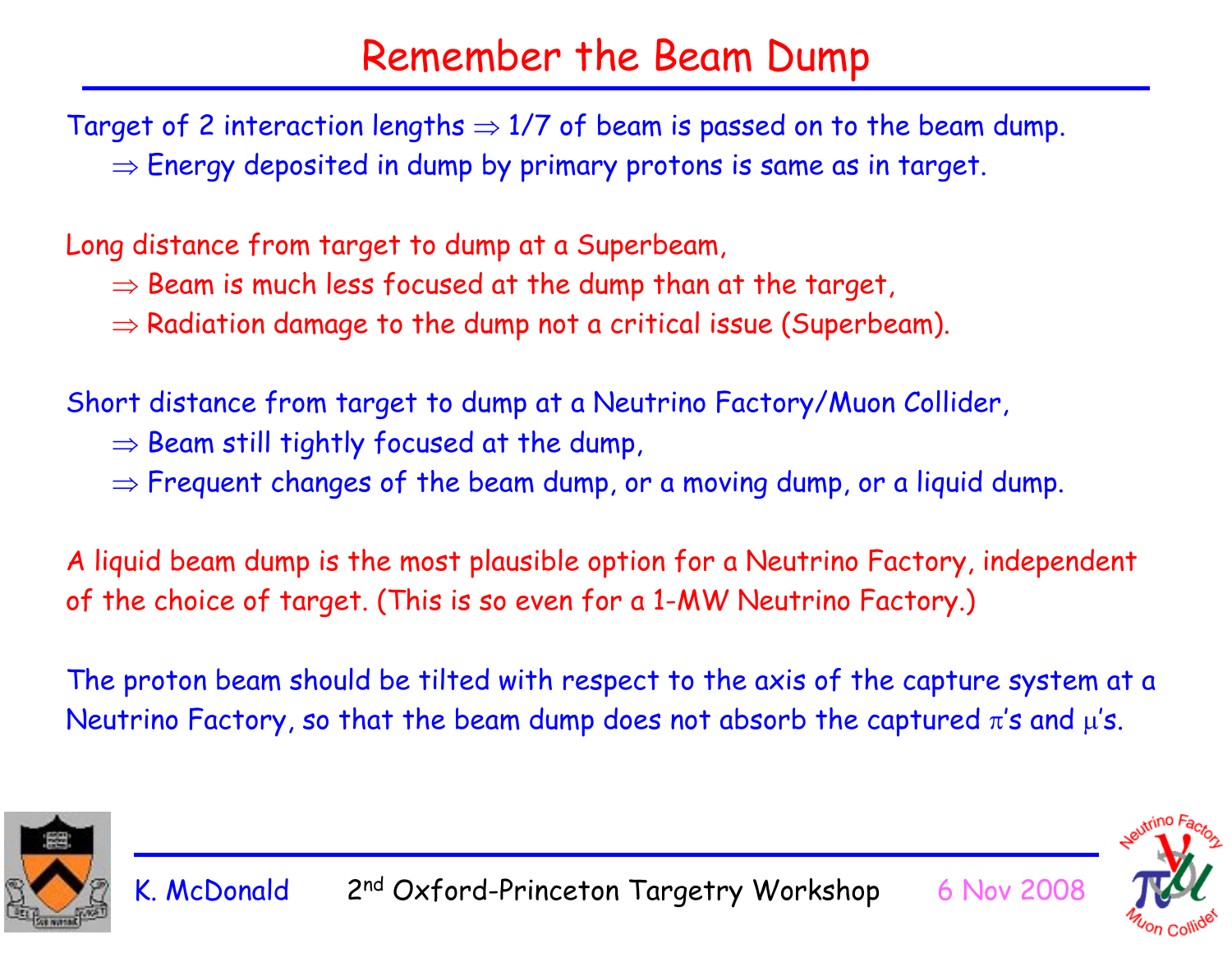## Target and Capture Topologies: Toroidal Horn

- The traditional topology for efficient capture of secondary pions is a toroidal "horn" (Van der Meer, 1961).
	- Collects only one sign,  $\Rightarrow$  Longer data runs, but nonmagnetic detector (Superbeam).
	- Inner conductor of toroid very close to proton beam.
		- $\Rightarrow$  Limited life due to radiation damage at 4 MW.
		- $\Rightarrow$  Beam, and beam dump, along magnetic axis.
		- $\Rightarrow$  More compatible with Superbeam than with Neutrino Factory/Muon Collider.



If desire secondary pions with *E*π <sup>≤</sup> <sup>5</sup> GeV (Neutrino Factory), a high-*<sup>Z</sup>* target is favored, but for  $E_{\pi}$   $\geq 10$  GeV (some Superbeams), low  $Z\;$  is preferred.



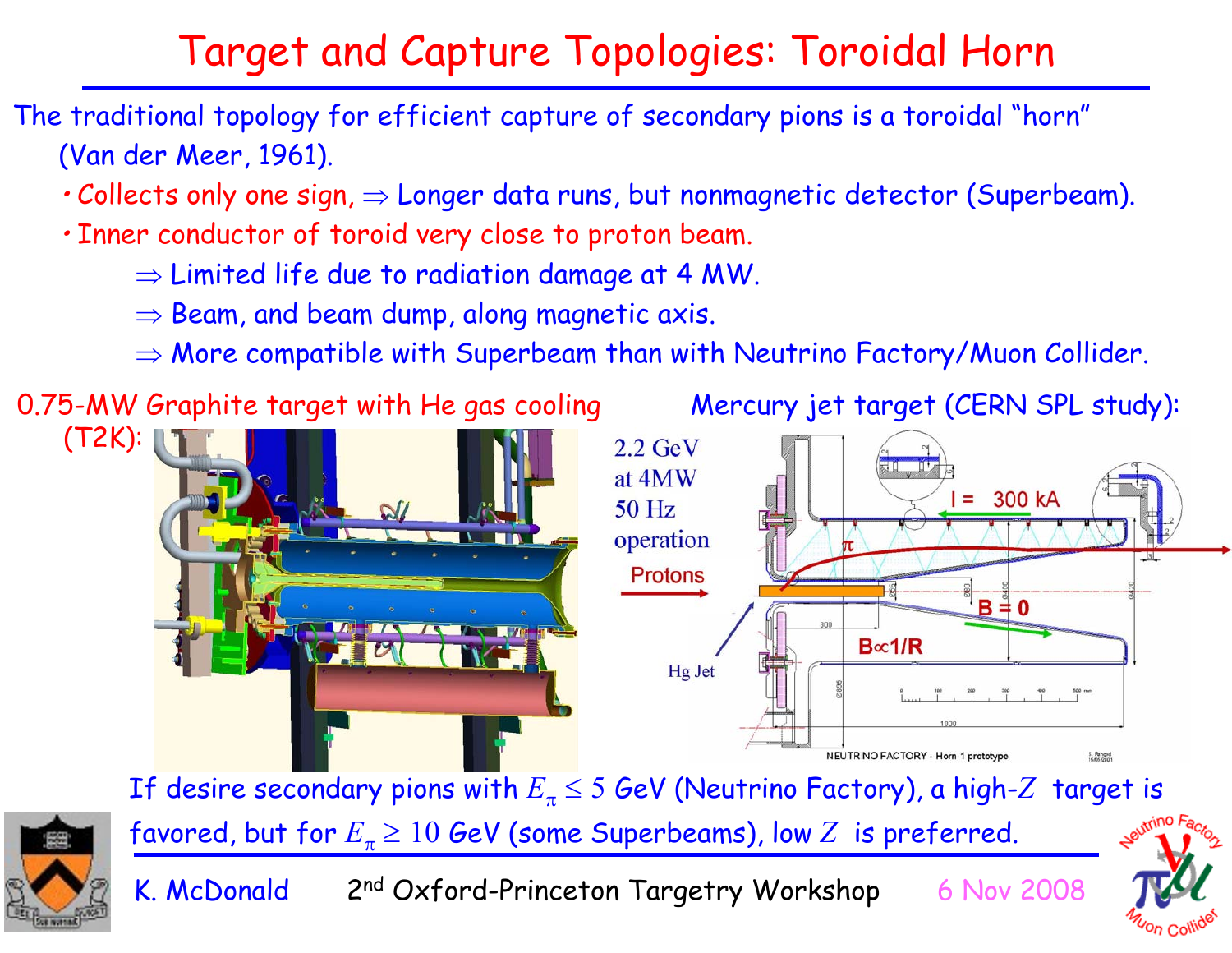## Target and Capture Topologies: Solenoid

Desire  $\approx 10^{14}$   $\mu/s$  from  $\approx 10^{15}$  p/s ( $\approx 4$  MW proton beam).

Highest rate  $\mu^+$  beam to date: PSI  $\mu$ E4 with  $\approx 10^9$   $\mu/s$  from  $\approx 10^{16}$  p/s at 600 MeV.

⇒ Some R&D needed!





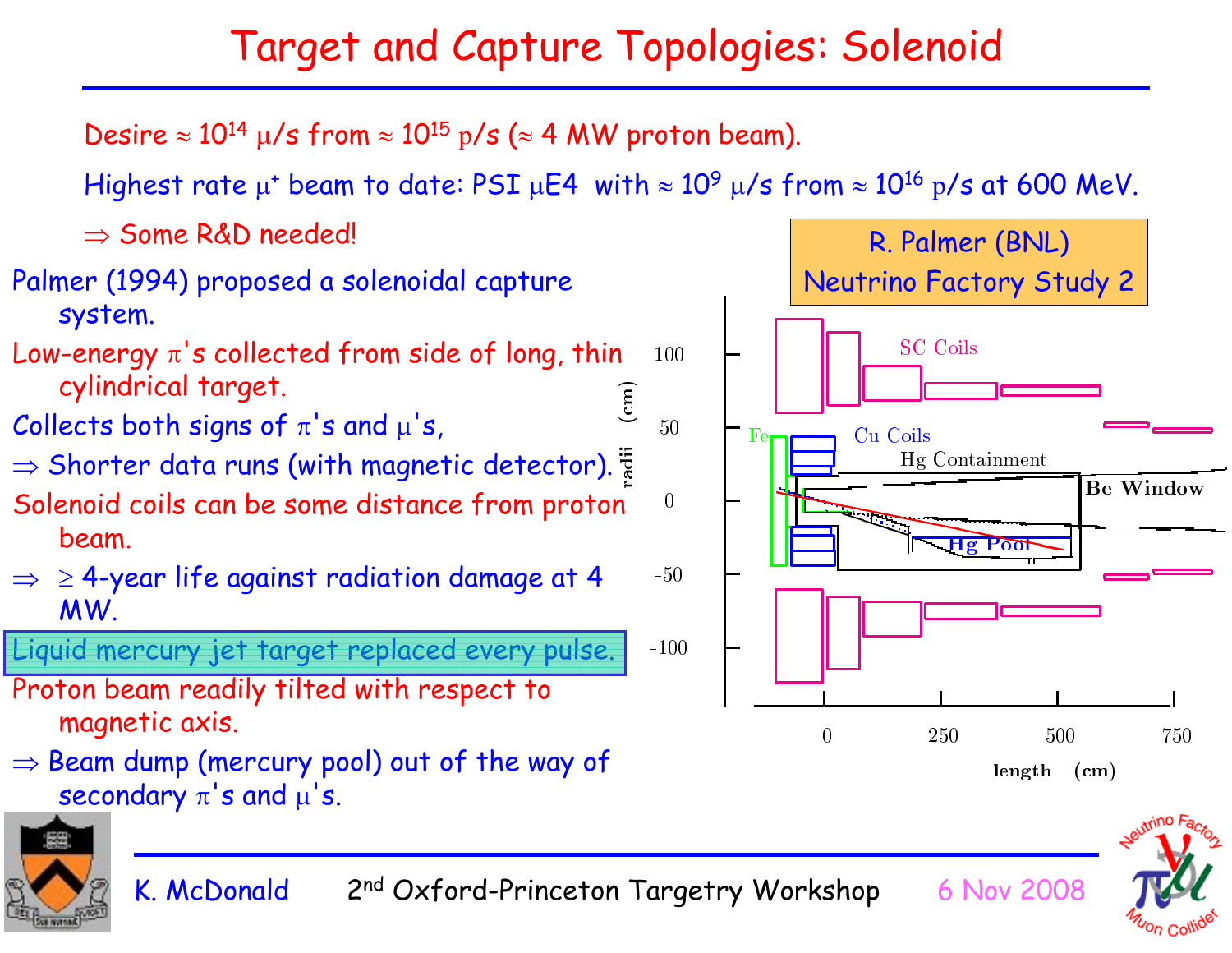### Solenoid Capture System for a Superbeam

- Pions produced on axis inside the (uniform) solenoid have zero canonical angular momentum =  $r(P_\varphi + eA_\varphi \mid c) = 0, \implies P_\varphi = 0$  on exiting the solenoid.
- If the pion has made exactly 1/2 turn on its helix when it reaches the end of the solenoid, then its initial  $P_r$  has been rotated into a pure  $P_\varphi,\,\Rightarrow\,P_\mathrm{r}=0$  on exiting the solenoid.

 $\Rightarrow$  Point-to-parallel focusing for

*P*<sub>π</sub> = eBd / (2n + 1) πc. <sup>⇒</sup>Narrowband (less background) neutrino beams of energies  $\overline{\rho}$ *Rd* 

$$
E_v \approx \frac{z}{2} = \frac{z}{(2n+1)2\pi c}.
$$

 $\Rightarrow$  Can study several neutrino oscillation peaks at once,

$$
\frac{1.27M_{23}^2 \text{[eV}^2 \text{]} L \text{[km]}}{E_v \text{[GeV]}} = \frac{(2n+1)\pi}{2}.
$$

(Marciano, hep-ph/0108181)



(KTM, physics/0312022)

Study both  $\nu$  and  $\overline{\nu}$ at the same time.

- $\Rightarrow$  Detector must tell  $\mathit{v}$  from  $\overline{\mathit{v}}$  .
- $\Rightarrow$  Liquid argon TPC that can identify  $\Rightarrow$ slow protons:

 $v \nrightarrow p e X$  vs.  $\overline{v} p \rightarrow n e^{\overline{t}} X$ 





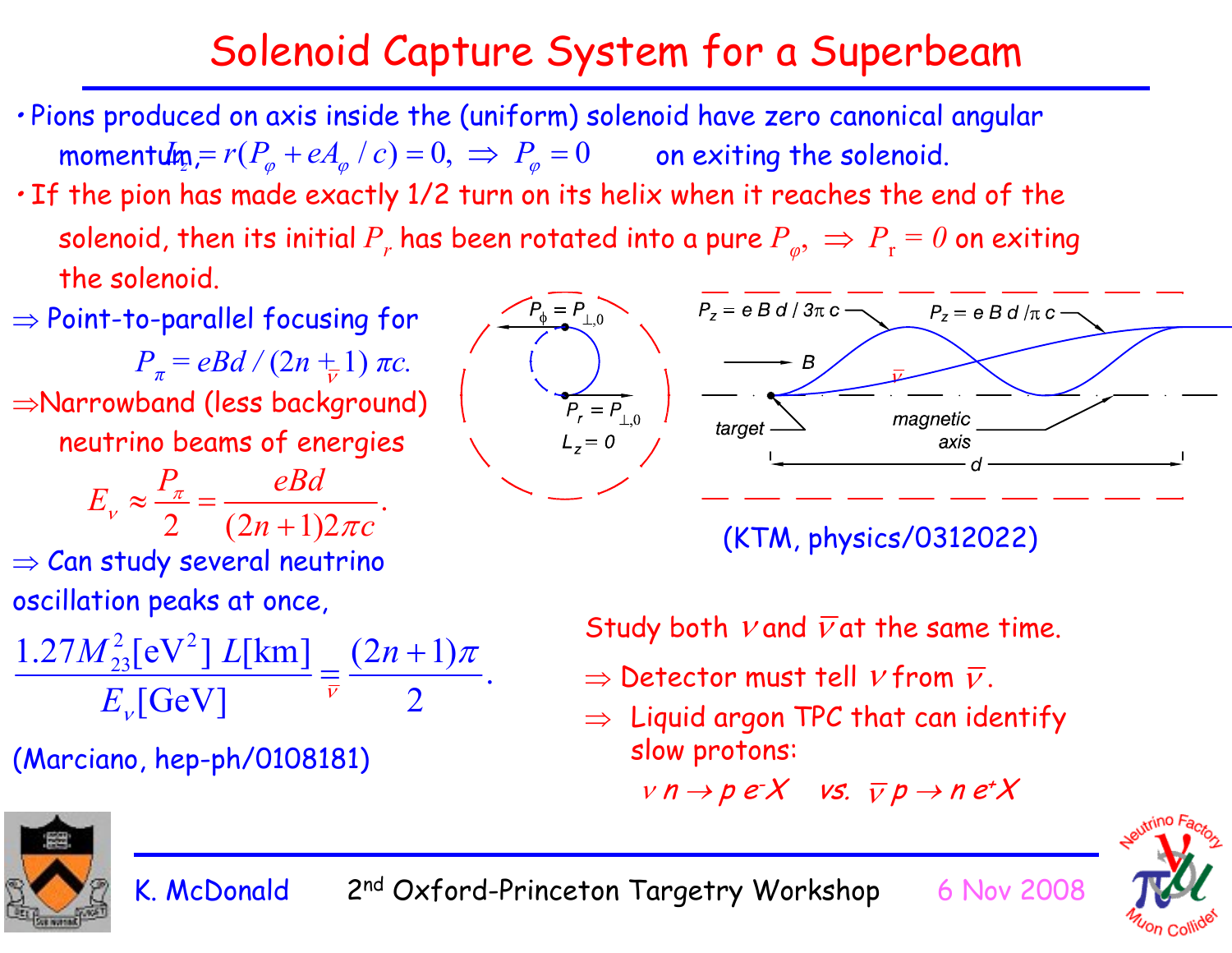### Simulation of Solenoid Horn

(H. Kirk and R. Palmer, NuFACT06)

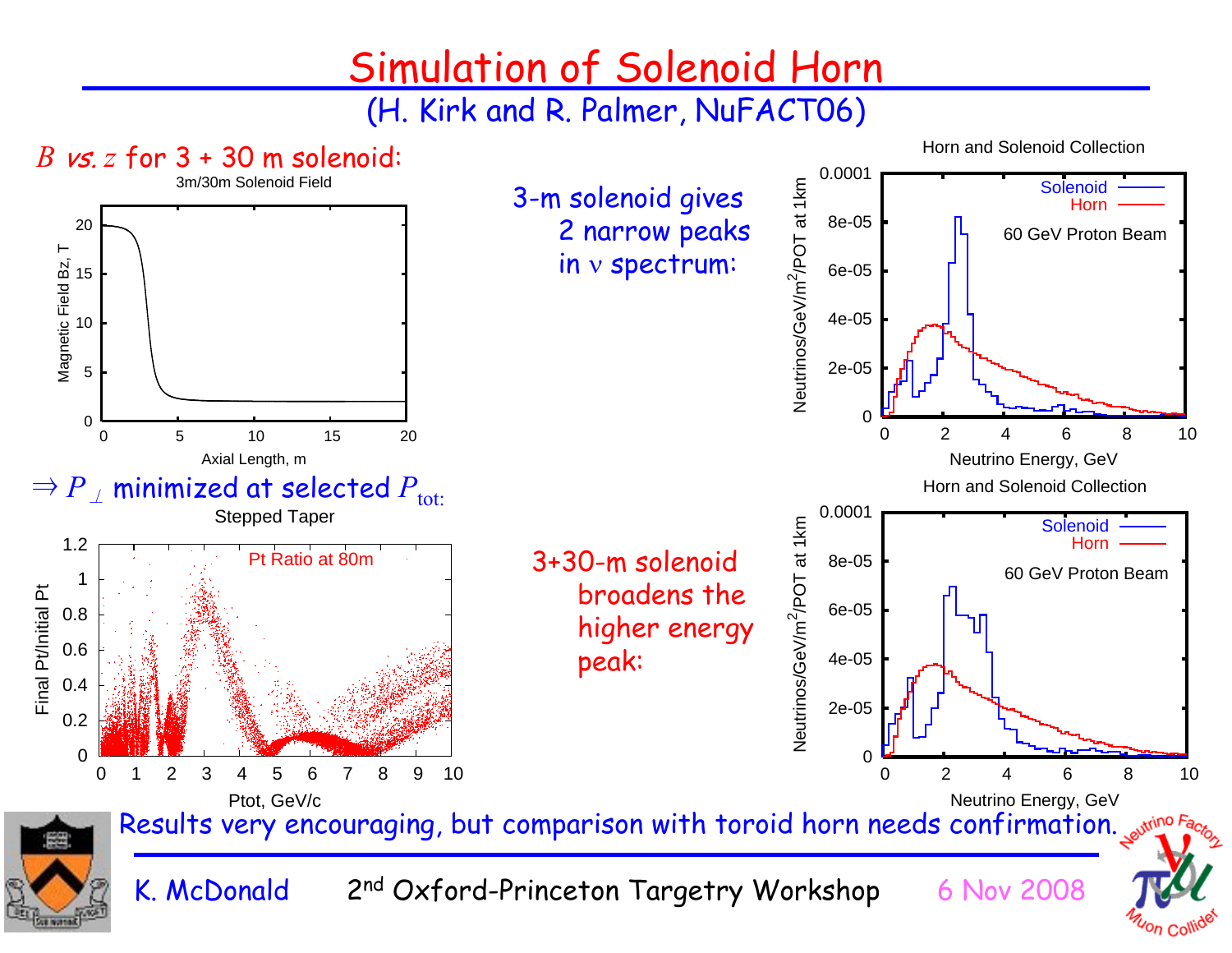# Target Options

- Static Solid Targets
	- -Graphite (or carbon composite) cooled by water/gas/radiation [CNGS, NuMI, T2K]
	- -Tungsten or Tantalum (discs/rods/beads) cooled by water/gas [PSI, LANL]
- Moving Solid Targets
	- -Rotating wheels/cylinders cooled (or heated!) off to side [SLD, FNAL  $\overline{p}$  , Bennett]
	- -Continuous or discrete belts/chains [King]
	- -Flowing powder [Densham]
- Flowing liquid in a vessel with beam windows [SNS, ESS]
- Free liquid jet [Neutrino Factory Study 2]



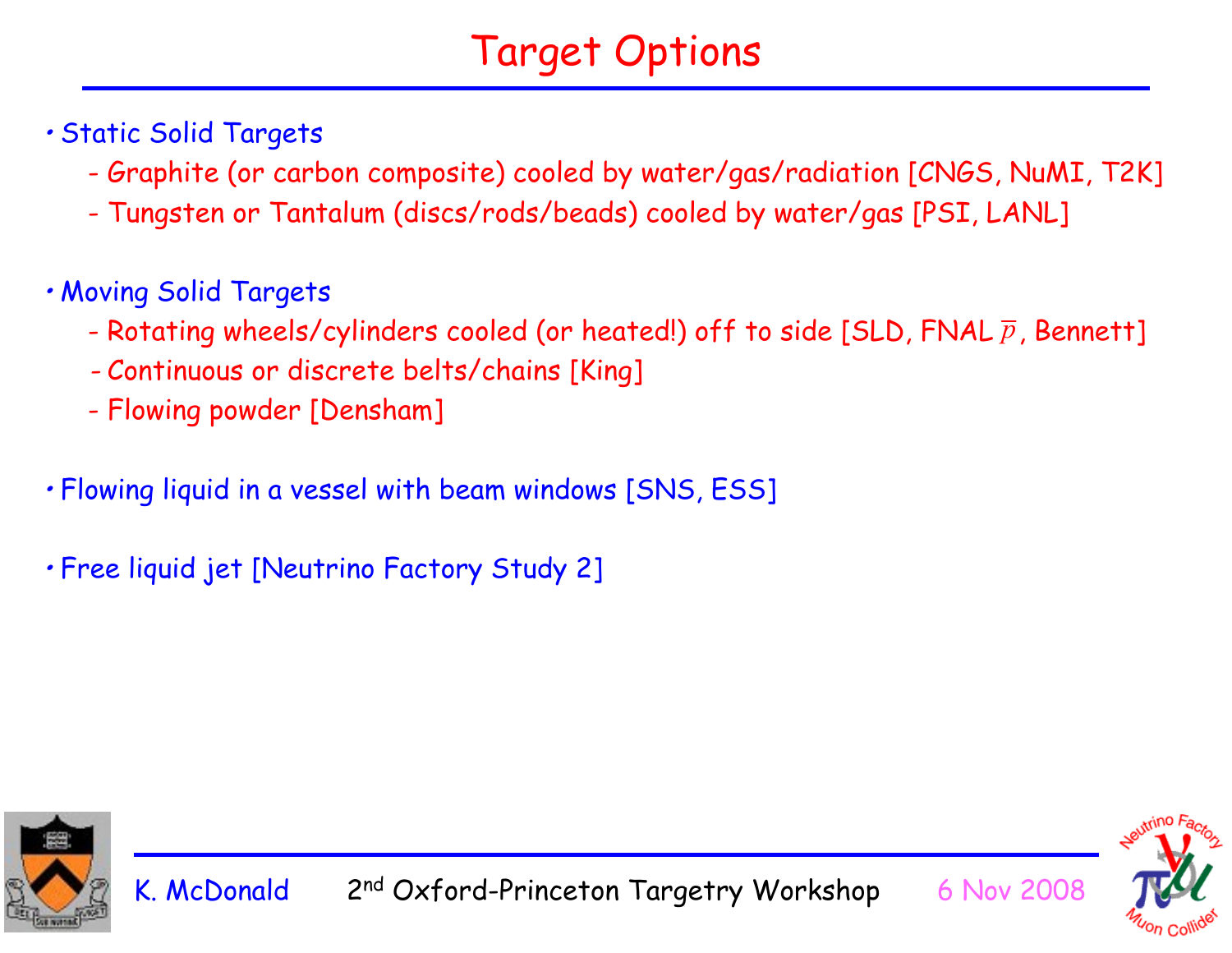## Static Solid Targets

Pros:

- -Tried and true – for low power beams.
- -Will likely survive "thermal shock" of long beam pulses at 2 MW (Superbeam).

Cons:

- Radiation damage will lead to reduced particle production/mechanical failure on the scale of a few weeks at 2 MW.

- If liquid cooled, leakage of radioactive coolant anywhere in the system is potentially more troublesome than breakup of a radioactive solid.

⇒Must consider a "moving target" later if not sooner.

R&D: Test targets to failure in high-power beams to determine actual operational limits.



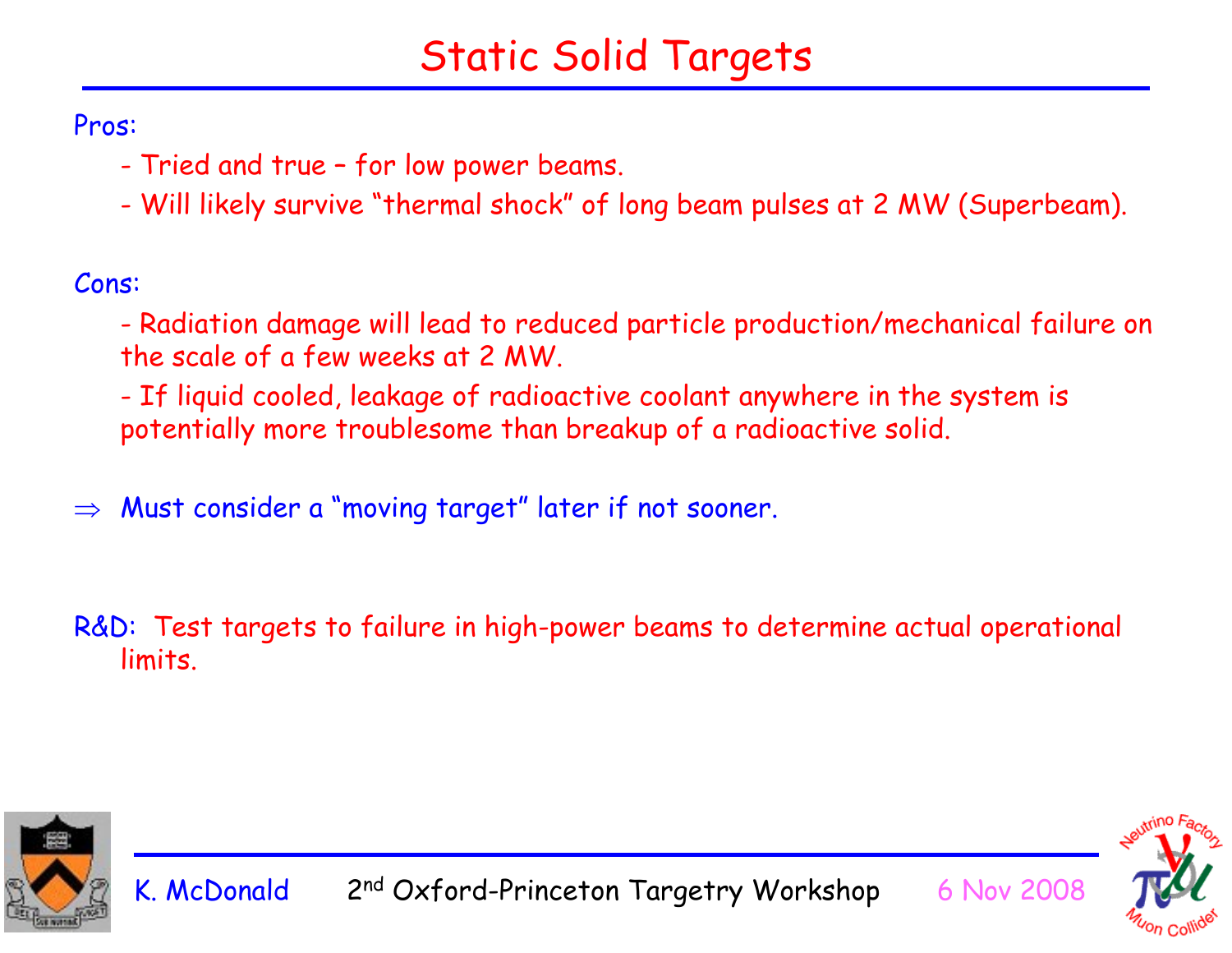# Moving Solid Targets

Pros:

- -Can avoid radiation damage limit of static solid targets.
- -Will likely survive "thermal shock" of long beam pulses at 2 MW (Superbeam).

Cons:

- Target geometry not very compatible with neutrino "horns" except when target is upstream of horn (high energy ν's: CNGS, NuMI).

- If liquid cooled, leakage of radioactive coolant anywhere in the system is potentially more troublesome than breakup of a radioactive solid.

R&D:

- -Engineering to clarify compatibility with a target station for Superbeams.
- -Lab studies of erosion of nozzle by powders.

Personal view: this option is incompatible with Neutrino Factories.



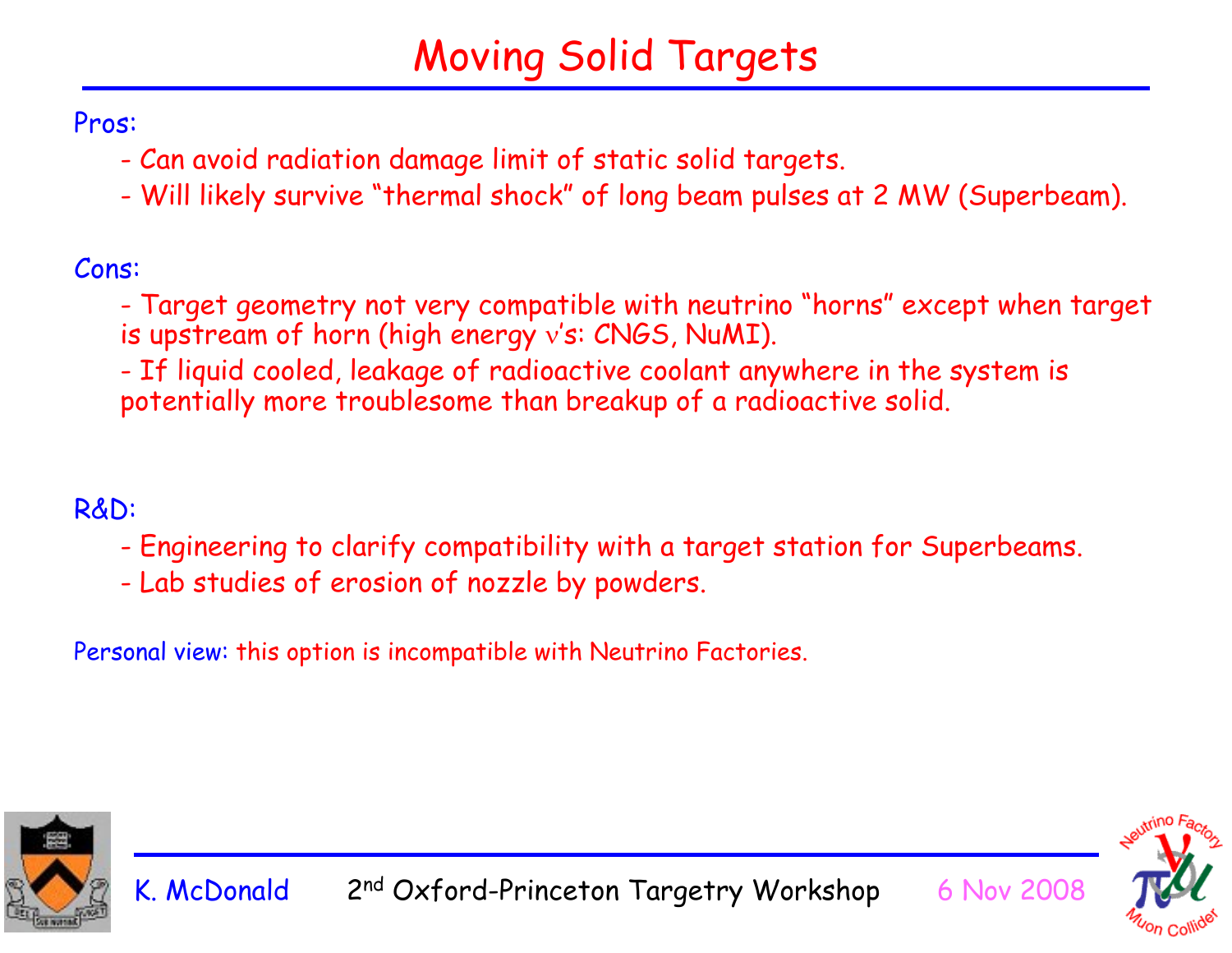## Flowing Liquids in Vessels

Pros:

- -The liquid flows through well-defined pipes.
- -Radiation damage to the liquid is not an issue.

Cons:

- - The vessel must include static solid beam windows, whose lifetime will be very short in the small proton spot sizes needed at Superbeams and Neutrino Factories.
- -Cavitation in the liquid next to the beam windows is extremely destructive.
- - Leakage of radioactive liquid anywhere in the system is potentially more troublesome than breakup of a radioactive solid.
- R&D: This option is not very plausible for Superbeams and Neutrino Factories, and no R&D is advocated.



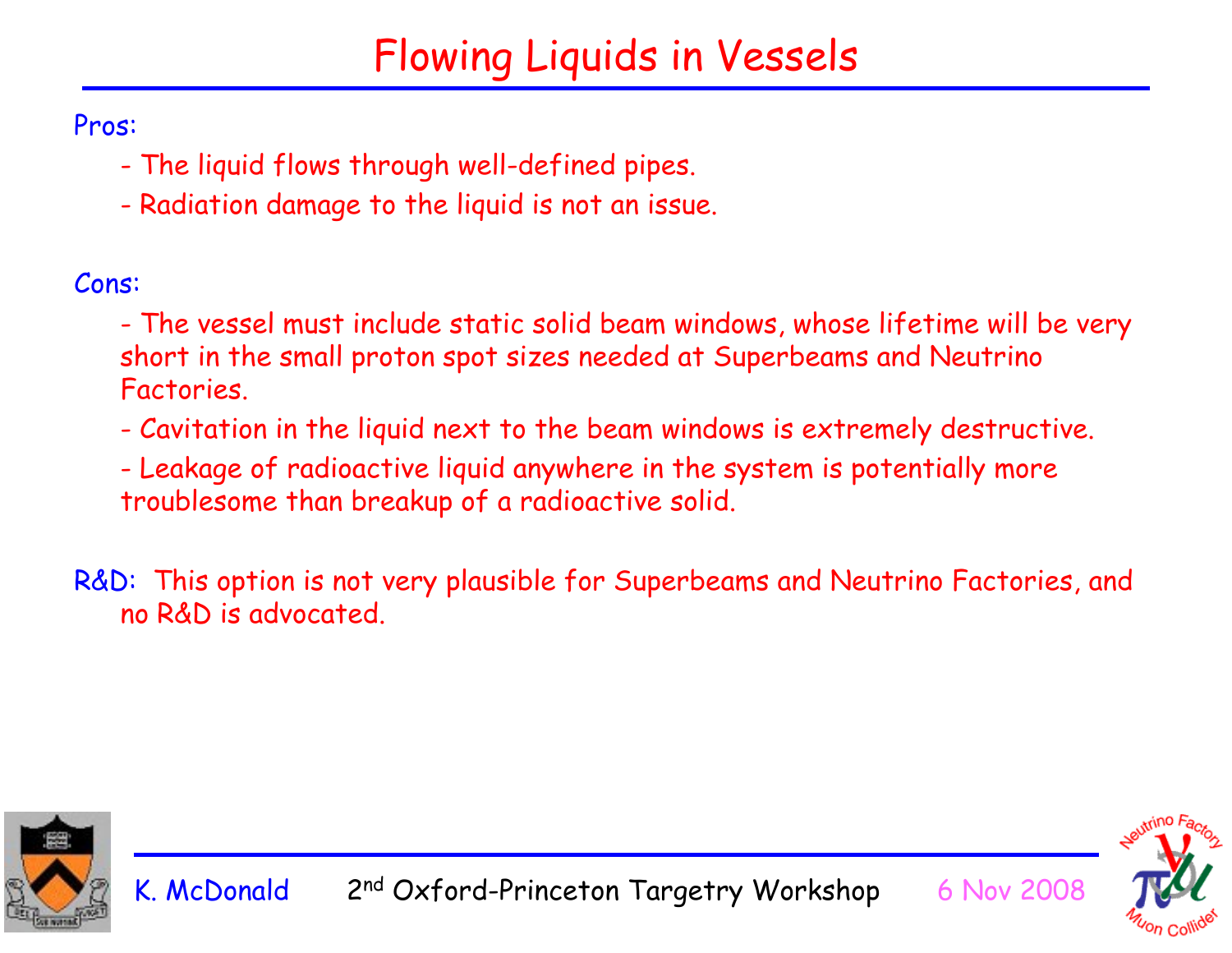## Free Liquid Jet Targets

Pros:

- -No static solid window in the intense proton beam.
- -Radiation damage to the liquid is not an issue.

Cons:

- -Never used before as a production target.
- - Leakage of radioactive liquid anywhere in the system is potentially more troublesome than breakup of a radioactive solid.
- R&D: Proof of principle of a free liquid jet target has been established by the CERN MERIT Experiment. R&D would be useful to improve the jet quality, and to advance our understanding of systems design issues.
- Personal view: This option deserves its status as the baseline for Neutrino Factories and Muon Colliders. For Superbeams that will be limited to less than 2 MW, static solid targets continue to be appealing.